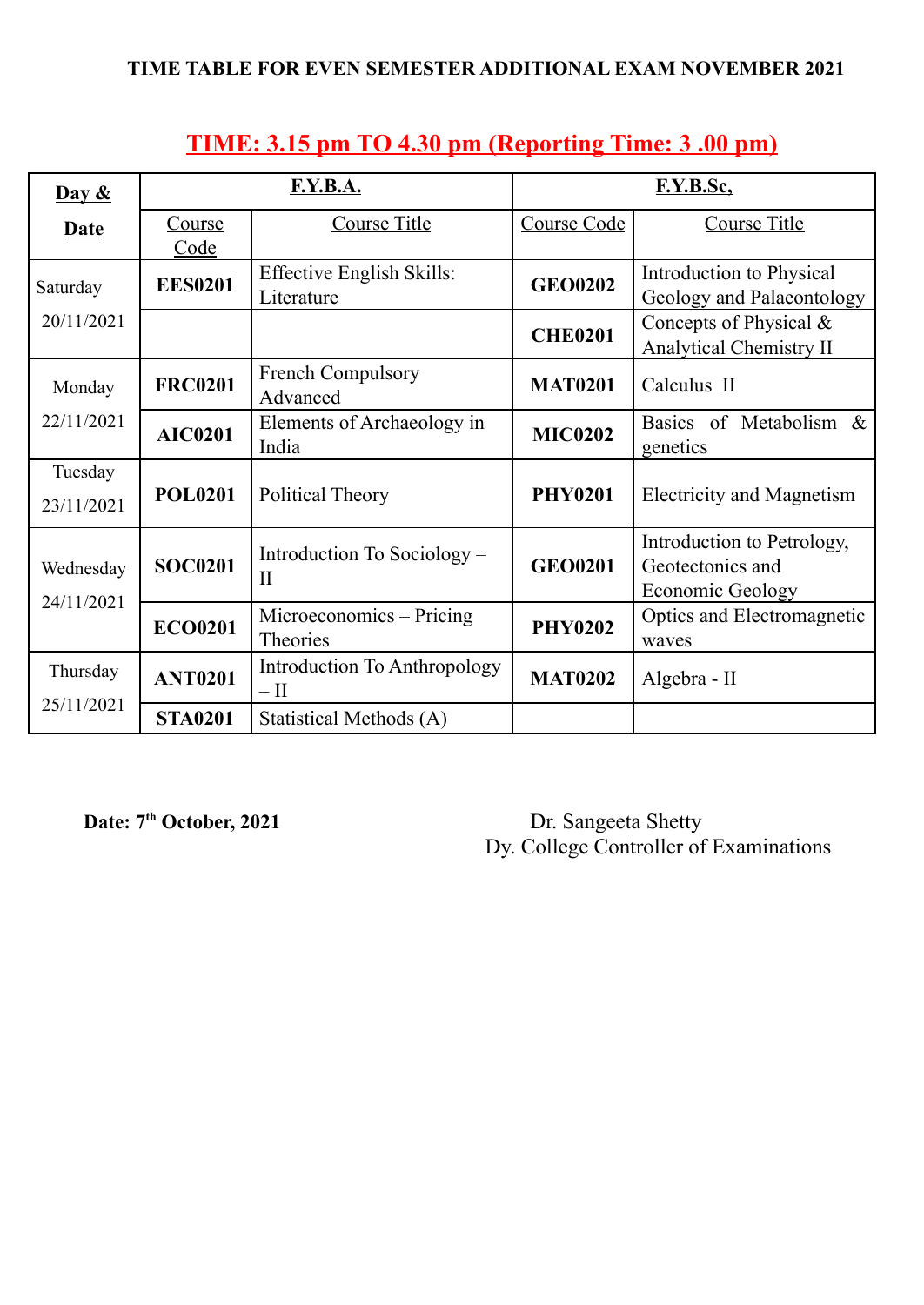| $\frac{\mathbf{Day} \& }{\mathbf{X}}$<br><b>Date</b> | F.Y.B.M.S.    |                                    | F.Y.B.Sc-IT    |                          |
|------------------------------------------------------|---------------|------------------------------------|----------------|--------------------------|
|                                                      | <b>Course</b> | Course Title                       | Course         | Course Title             |
|                                                      | Code          |                                    | Code           |                          |
| Saturday<br>20/11/2021                               | <b>MS0206</b> | Introduction to<br>Cost Accounting | <b>ITS0201</b> | <b>Computer Graphics</b> |
|                                                      |               |                                    |                |                          |

## **TIME: 3.15 pm TO 4.30 pm (Reporting Time: 3 .00 pm)**

# **TIME: 3.15.PM. TO 4.30.M. (Reporting Time: 3 P.M.)**

| Day & Date | <b>T.Y.B.Sc-IT</b> |                                   |  |
|------------|--------------------|-----------------------------------|--|
|            | Course Code        | <b>Course Title</b>               |  |
| Saturday   |                    |                                   |  |
| 20/1/2021  | <b>ITS0601</b>     | Big Data and Cloud Computing      |  |
| Monday     |                    |                                   |  |
| 22/11/2021 | <b>ITS0603</b>     | <b>Advanced JAVA</b>              |  |
| Tuesday    |                    | Digital Image Processing $&$ deep |  |
| 23/11/2021 | <b>ITS0602</b>     | learning                          |  |

**Date: 20**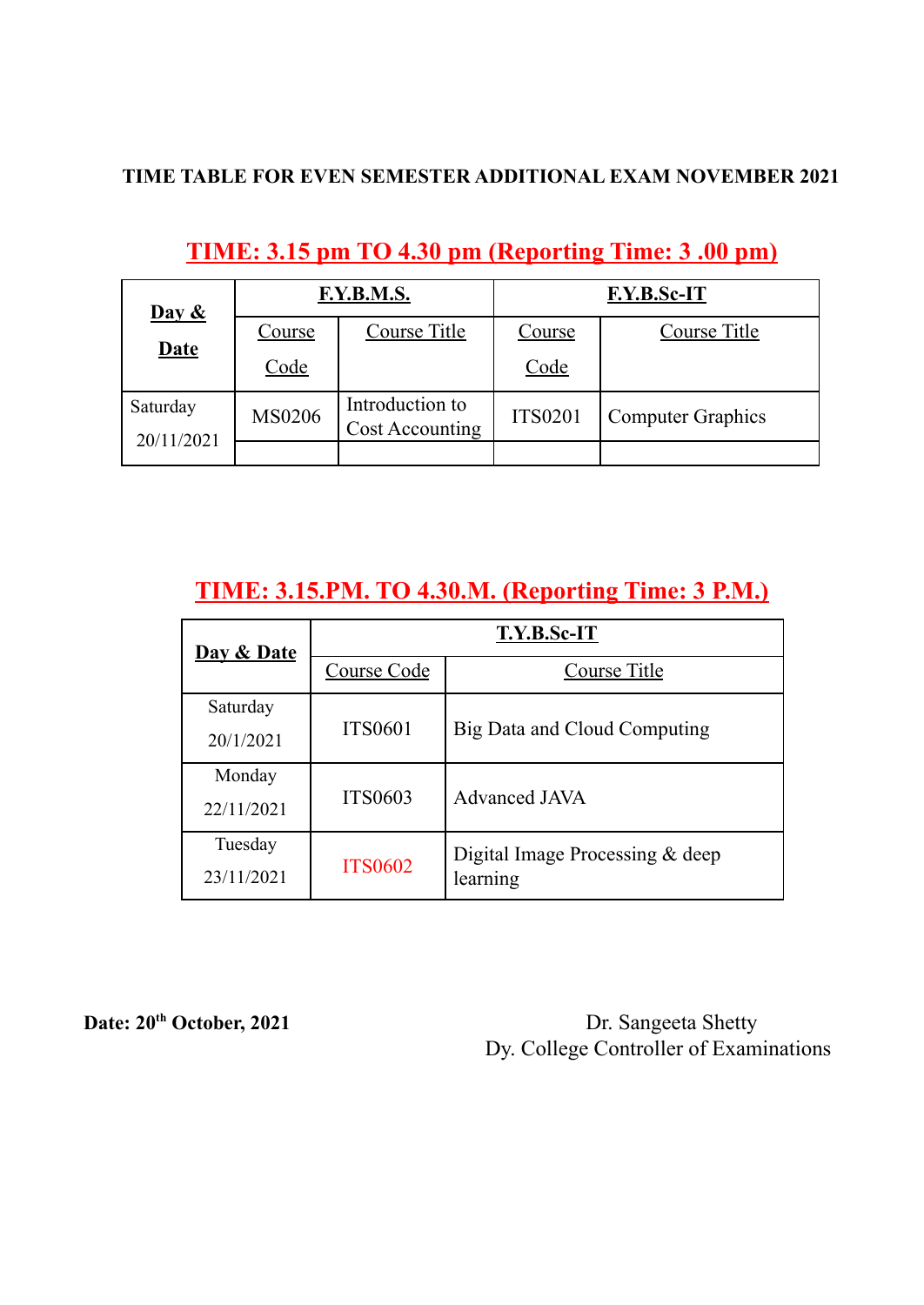# **TIME: 5.00 pm TO 6.15 pm (Reporting Time: 4 .45 pm)**

| Day $\&$               | <b>S.Y.B.A.</b>       |                                                             | <b>S.Y.B.Sc.</b>      |                                                  |
|------------------------|-----------------------|-------------------------------------------------------------|-----------------------|--------------------------------------------------|
| <b>Date</b>            | <b>Course</b><br>Code | <b>Course Title</b>                                         | Course<br><b>Code</b> | <b>Course Title</b>                              |
| Saturday               | <b>CFC0401</b>        | <b>Cross Faculty Course</b>                                 | <b>MIC0401</b>        | Virology & Immunology                            |
| 20/11/2021             | <b>CIC</b>            | Chemistry in Context                                        | ZO00401               | Developmental Biology<br>and Information Flow    |
| Monday<br>22/11/2021   | <b>P1</b>             | Physics of Technology,<br>Environment & Astronomy<br>(Phy)  |                       |                                                  |
|                        | <b>ANT0402</b>        | <b>Cultural Studies</b>                                     |                       |                                                  |
| Tuesday<br>23/11/2021  | <b>AIC0402</b>        | Development of Heritage<br>Management & Tourism in<br>India | <b>BOT0402</b>        | Angiosperms Families                             |
| Wednesday              | <b>ENG0401</b>        | American Literature                                         | <b>GEO0401</b>        | <b>Economic Geology</b>                          |
| 24/11/2021             |                       |                                                             | <b>CHE0401</b>        | <b>Physical And Analytical</b><br>Chemistry - II |
| Thursday<br>25/11/2021 | <b>ANT0401</b>        | Ethnography: Themes & Issues<br>$\mathbf{I}$                | <b>CHE0403</b>        | Organic And Industrial<br>Chemistry - II         |
|                        | <b>POL0402</b>        | Public Administration in India                              | <b>MAT0403</b>        | <b>Differential Equations</b>                    |
| Friday                 | <b>SOC0401</b>        | Globalisation and Social                                    | <b>MIC0402</b>        | Environmental<br>microbiology                    |
| 26/11/2021             |                       | Trends                                                      | ZO00402               | Cell Biology                                     |
| Saturday<br>27/11/2021 | <b>SOC0402</b>        | Sociology: Themes &<br>Perspectives                         | <b>MIC0403</b>        | Food Microbiology &<br>bioprocess technology     |
|                        | AC0401                | <b>Applied Components:</b>                                  |                       |                                                  |
|                        |                       | Leisure Studies - II                                        |                       |                                                  |
| Monday<br>29/11/2021   |                       |                                                             | <b>CHE0402</b>        | Inorganic And Industrial<br>Chemistry - II       |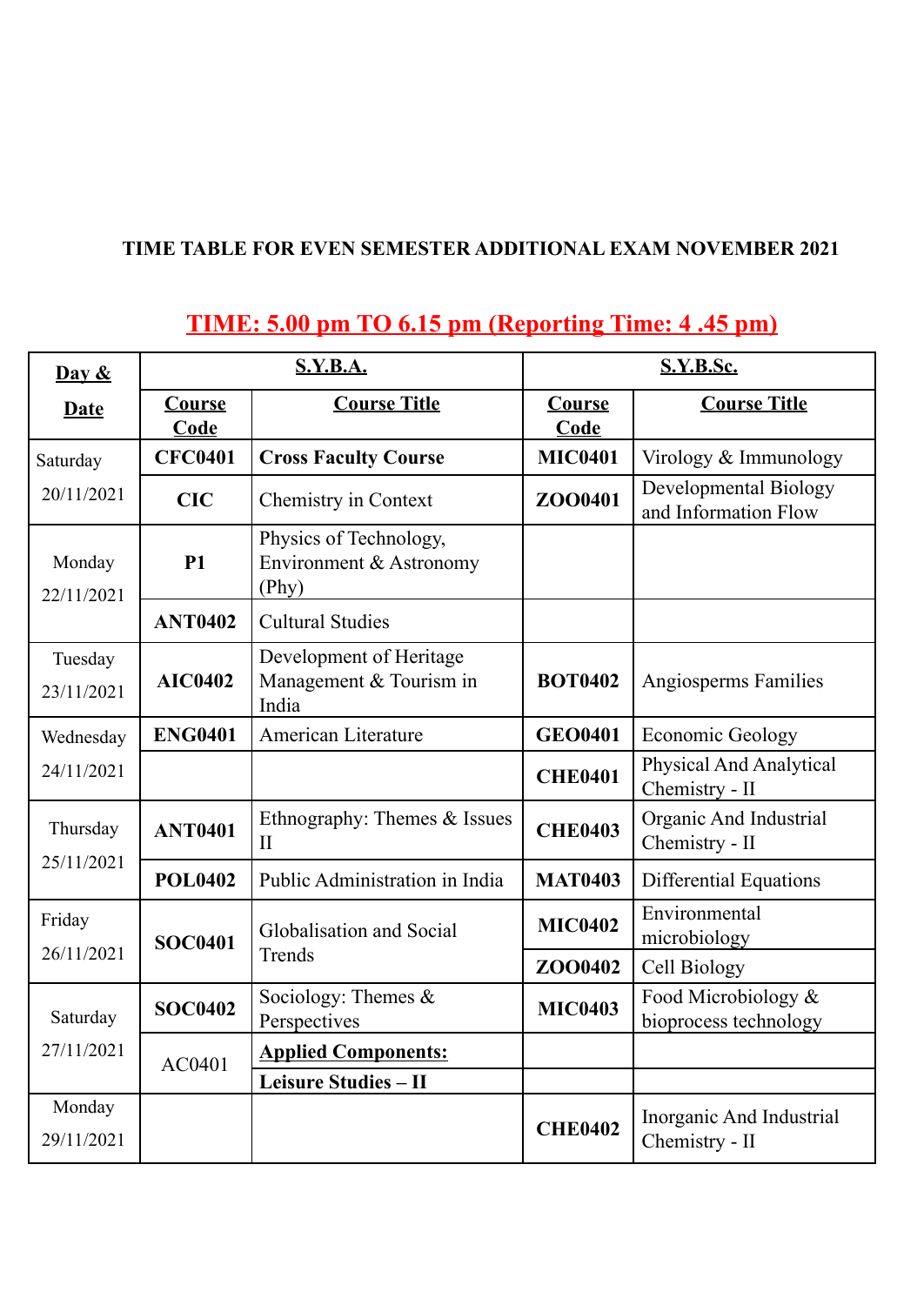Date: 7<sup>th</sup> October, 2021

**Dr.** Sangeeta Shetty Dy. College Controller of Examinations

#### **TIME TABLE FOR EVEN SEMESTER ADDITIONAL EXAM NOVEMBER 2021**

### **TIME: 3.15 pm TO 4.30 pm (Reporting Time: 3 .00 pm)**

| Day $\&$<br>Date       | <b>Course</b><br>Code | <b>Course Title</b>                                  |  |
|------------------------|-----------------------|------------------------------------------------------|--|
| Saturday<br>20/11/2021 | <b>AANT0601</b>       | Anthropology: Perspectives, Theories & Frameworks II |  |
|                        | <b>APOL0605</b>       | <b>International Politics Major Issues</b>           |  |
|                        | <b>ASOC0604</b>       | Sociology of Work & Management II                    |  |
| Monday<br>22/11/2021   | <b>AANT0603</b>       | Applied Anthropology $-$ II                          |  |
|                        | <b>APOL0602</b>       | Political Thinkers - Indian                          |  |
|                        | <b>ASOC0606</b>       | Gender Studies - II                                  |  |

### **T.Y.B.A.**

Date: 7<sup>th</sup> October, 2021